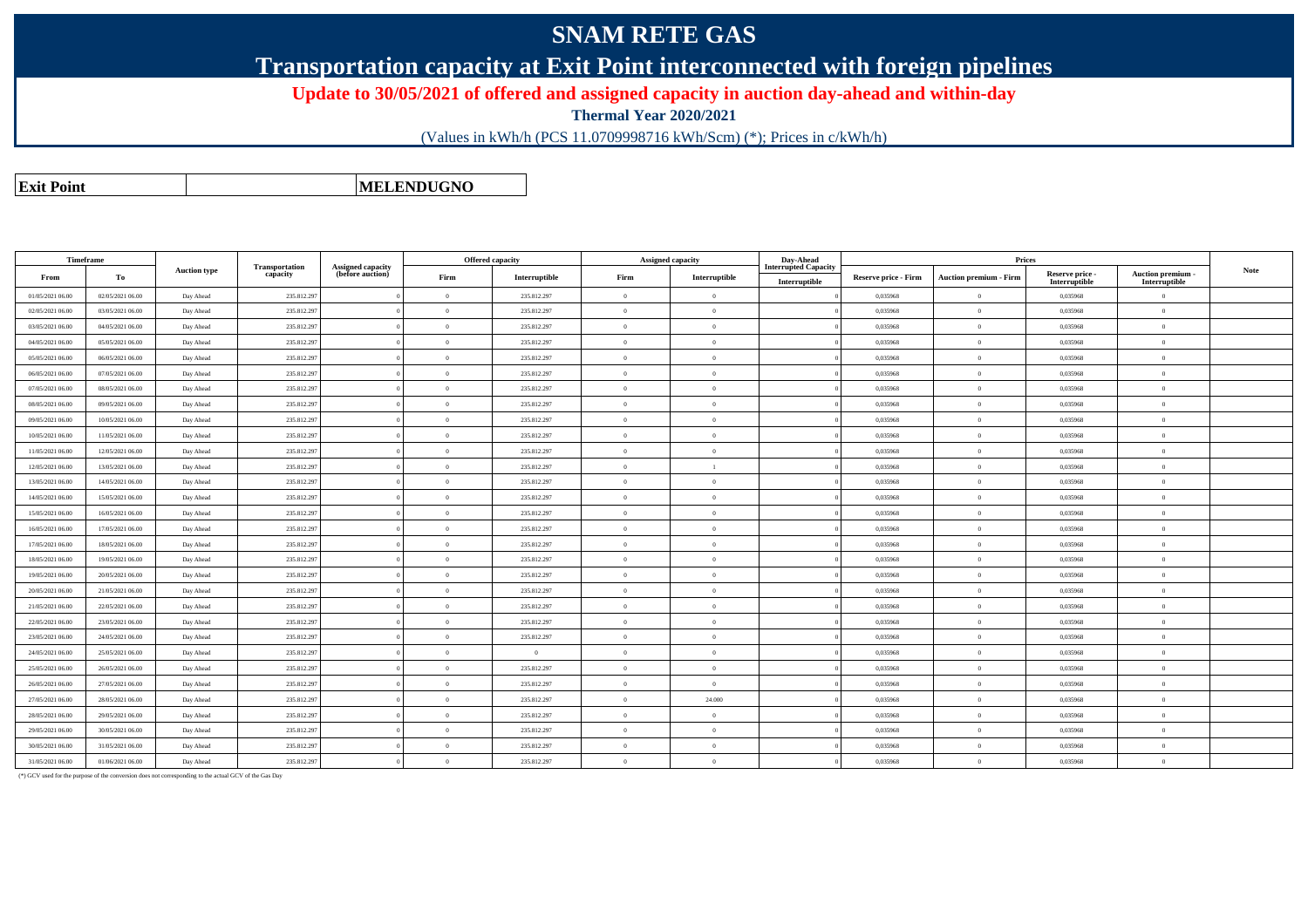## **SNAM RETE GAS**

**Transportation capacity at Exit Point interconnected with foreign pipelines**

**Update to 30/05/2021 of offered and assigned capacity in auction day-ahead and within-day**

**Thermal Year 2020/2021**

(Values in Scm/day (15° C; 1,01325 bar); Prices in c/Scm)

|  | <b>Exit Point</b> |
|--|-------------------|
|  |                   |

**MELENDUGNO**

|                  | Timeframe        |                     |            |                            | <b>Offered capacity</b>                      |            |                | Assigned capacity | Day-Ahead     |                                              | Prices                      |                               |                                  |                                         |             |
|------------------|------------------|---------------------|------------|----------------------------|----------------------------------------------|------------|----------------|-------------------|---------------|----------------------------------------------|-----------------------------|-------------------------------|----------------------------------|-----------------------------------------|-------------|
| From             | To               | <b>Auction type</b> |            | Transportation<br>capacity | <b>Assigned capacity</b><br>(before auction) | Firm       | Interruptible  | Firm              | Interruptible | <b>Interrupted Capacity</b><br>Interruptible | <b>Reserve price - Firm</b> | <b>Auction premium - Firm</b> | Reserve price -<br>Interruptible | <b>Auction premium</b><br>Interruptible | <b>Note</b> |
| 01/05/2021 06:00 | 02/05/2021 06:00 | Day Ahead           | 21.300.000 |                            | $\theta$                                     | 21.300.000 | $\theta$       | $\Omega$          |               | 0.398199                                     | $\theta$                    | 0.398199                      | $\Omega$                         |                                         |             |
| 02/05/2021 06:00 | 03/05/2021 06:00 | Day Ahead           | 21,300,000 |                            | $\Omega$                                     | 21.300,000 | $\theta$       | $\Omega$          |               | 0.398199                                     | $\theta$                    | 0.398199                      | $\mathbf{0}$                     |                                         |             |
| 03/05/2021 06:00 | 04/05/2021 06:00 | Day Ahead           | 21.300.000 |                            | $\overline{0}$                               | 21.300.000 | $\overline{0}$ | $\overline{0}$    |               | 0,398199                                     | $\overline{0}$              | 0,398199                      | $\overline{0}$                   |                                         |             |
| 04/05/2021 06:00 | 05/05/2021 06:00 | Day Ahead           | 21.300.000 |                            | $\theta$                                     | 21.300.000 | $\Omega$       | $\Omega$          |               | 0,398199                                     | $\overline{0}$              | 0,398199                      | $\Omega$                         |                                         |             |
| 05/05/2021 06:00 | 06/05/2021 06:00 | Day Ahead           | 21.300.000 |                            | $\Omega$                                     | 21.300.000 | $\theta$       | $\overline{0}$    |               | 0,398199                                     | $\overline{0}$              | 0,398199                      | $\Omega$                         |                                         |             |
| 06/05/2021 06:00 | 07/05/2021 06:00 | Day Ahead           | 21.300.000 |                            | $\Omega$                                     | 21.300.000 | $\Omega$       | $\Omega$          |               | 0.398199                                     | $\Omega$                    | 0,398199                      | $\Omega$                         |                                         |             |
| 07/05/2021 06:00 | 08/05/2021 06:00 | Day Ahead           | 21.300.000 |                            | $\Omega$                                     | 21.300.000 | $\Omega$       | $\overline{0}$    |               | 0,398199                                     | $\overline{0}$              | 0,398199                      | $\overline{0}$                   |                                         |             |
| 08/05/2021 06:00 | 09/05/2021 06:00 | Day Ahead           | 21.300.000 |                            | $\Omega$                                     | 21.300.000 | $\Omega$       | $\overline{0}$    |               | 0,398199                                     | $\overline{0}$              | 0,398199                      | $\Omega$                         |                                         |             |
| 09/05/2021 06:00 | 10/05/2021 06:00 | Day Ahead           | 21,300,000 |                            | $\Omega$                                     | 21.300.000 | $\Omega$       | $\overline{0}$    |               | 0.398199                                     | $\overline{0}$              | 0.398199                      | $\theta$                         |                                         |             |
| 10/05/2021 06:00 | 11/05/2021 06:00 | Day Ahead           | 21,300,00  |                            | $\overline{0}$                               | 21.300.000 | $\overline{0}$ | $\overline{0}$    |               | 0.398199                                     | $\overline{0}$              | 0.398199                      | $\overline{0}$                   |                                         |             |
| 11/05/2021 06:00 | 12/05/2021 06:00 | Day Ahead           | 21.300.000 |                            | $\Omega$                                     | 21.300.000 | $\Omega$       | $\Omega$          |               | 0,398199                                     | $\Omega$                    | 0,398199                      | $\Omega$                         |                                         |             |
| 12/05/2021 06:00 | 13/05/2021 06:00 | Day Ahead           | 21.300.00  |                            | $\Omega$                                     | 21.300.000 | $\Omega$       | $\overline{0}$    |               | 0,398199                                     | $\overline{0}$              | 0,398199                      | $\overline{0}$                   |                                         |             |
| 13/05/2021 06:00 | 14/05/2021 06:00 | Day Ahead           | 21.300.000 |                            | $\Omega$                                     | 21.300.000 | $\Omega$       | $\Omega$          |               | 0,398199                                     | $\overline{0}$              | 0,398199                      | $\overline{0}$                   |                                         |             |
| 14/05/2021 06:00 | 15/05/2021 06:00 | Day Ahead           | 21.300.000 |                            | $\Omega$                                     | 21,300,000 | $\Omega$       | $\overline{0}$    |               | 0.398199                                     | $\overline{0}$              | 0,398199                      | $\theta$                         |                                         |             |
| 15/05/2021 06:00 | 16/05/2021 06:00 | Day Ahead           | 21.300.000 |                            | $\Omega$                                     | 21.300.000 | $\Omega$       | $\Omega$          |               | 0,398199                                     | $\Omega$                    | 0,398199                      | $\Omega$                         |                                         |             |
| 16/05/2021 06:00 | 17/05/2021 06:00 | Day Ahead           | 21.300.000 |                            | $\Omega$                                     | 21.300.000 | $\Omega$       | $\Omega$          |               | 0.398199                                     | $\theta$                    | 0.398199                      | $\Omega$                         |                                         |             |
| 17/05/2021 06:00 | 18/05/2021 06:00 | Day Ahead           | 21.300,000 |                            | $\theta$                                     | 21.300.000 | $\overline{0}$ | $\overline{0}$    |               | 0.398199                                     | $\overline{0}$              | 0.398199                      | $\mathbf{0}$                     |                                         |             |
| 18/05/2021 06:00 | 19/05/2021 06:00 | Day Ahead           | 21,300,000 |                            | $\theta$                                     | 21.300.000 | $\overline{0}$ | $\overline{0}$    |               | 0.398199                                     | $\overline{0}$              | 0.398199                      | $\theta$                         |                                         |             |
| 19/05/2021 06:00 | 20/05/2021 06:00 | Day Ahead           | 21.300.000 |                            | $\mathbf{0}$                                 | 21.300.000 | $\overline{0}$ | $\overline{0}$    |               | 0,398199                                     | $\mathbf{0}$                | 0,398199                      | $\theta$                         |                                         |             |
| 20/05/2021 06:00 | 21/05/2021 06:00 | Day Ahead           | 21.300.000 |                            | $\Omega$                                     | 21.300.000 | $\Omega$       | $\Omega$          |               | 0,398199                                     | $\theta$                    | 0,398199                      | $\theta$                         |                                         |             |
| 21/05/2021 06:00 | 22/05/2021 06:00 | Day Ahead           | 21.300.000 |                            | $\theta$                                     | 21.300,000 | $\theta$       | $\overline{0}$    |               | 0.398199                                     | $\overline{0}$              | 0,398199                      | $\mathbf{0}$                     |                                         |             |
| 22/05/2021 06:00 | 23/05/2021 06:00 | Day Ahead           | 21.300.000 |                            | $\Omega$                                     | 21.300.000 | $\Omega$       | $\theta$          |               | 0,398199                                     | $\overline{0}$              | 0,398199                      | $\Omega$                         |                                         |             |
| 23/05/2021 06:00 | 24/05/2021 06:00 | Day Ahead           | 21.300.000 |                            | $\Omega$                                     | 21.300.000 | $\Omega$       | $\theta$          |               | 0,398199                                     | $\overline{0}$              | 0,398199                      | $\Omega$                         |                                         |             |
| 24/05/2021 06:00 | 25/05/2021 06:00 | Day Ahead           | 21.300.00  |                            | $\Omega$                                     | $\theta$   | $\Omega$       | $\theta$          |               | 0.398199                                     | $\overline{0}$              | 0.398199                      | $\Omega$                         |                                         |             |
| 25/05/2021 06:00 | 26/05/2021 06:00 | Day Ahead           | 21.300.000 |                            | $\Omega$                                     | 21.300.000 | $\Omega$       | $\theta$          |               | 0.398199                                     | $\theta$                    | 0,398199                      | $\mathbf{0}$                     |                                         |             |
| 26/05/2021 06:00 | 27/05/2021 06:00 | Day Ahead           | 21.300.000 |                            | $\theta$                                     | 21.300.000 | $\overline{0}$ | $\overline{0}$    |               | 0,398199                                     | $\overline{0}$              | 0,398199                      | $\mathbf{0}$                     |                                         |             |
| 27/05/2021 06:00 | 28/05/2021 06:00 | Day Ahead           | 21.300.000 |                            | $\theta$                                     | 21.300.000 | $\Omega$       | 2.168             |               | 0,398199                                     | $\overline{0}$              | 0,398199                      | $\mathbf{0}$                     |                                         |             |
| 28/05/2021 06:00 | 29/05/2021 06:00 | Day Ahead           | 21.300.000 |                            | $\theta$                                     | 21.300.000 | $\Omega$       | $\theta$          |               | 0.398199                                     | $\overline{0}$              | 0.398199                      | $\Omega$                         |                                         |             |
| 29/05/2021 06:00 | 30/05/2021 06:00 | Day Ahead           | 21.300,000 |                            | $\Omega$                                     | 21.300.000 | $\Omega$       | $\Omega$          |               | 0.398199                                     | $\theta$                    | 0.398199                      | $\Omega$                         |                                         |             |
| 30/05/2021 06:00 | 31/05/2021 06:00 | Day Ahead           | 21.300.000 |                            | $\Omega$                                     | 21.300.000 | $\Omega$       | $\Omega$          |               | 0,398199                                     | $\Omega$                    | 0,398199                      | $\Omega$                         |                                         |             |
| 31/05/2021 06:00 | 01/06/2021 06:00 | Day Ahead           | 21.300.000 |                            | $\Omega$                                     | 21.300.000 | $\overline{0}$ | $\overline{0}$    |               | 0.398199                                     | $\overline{0}$              | 0,398199                      | $\mathbf{0}$                     |                                         |             |